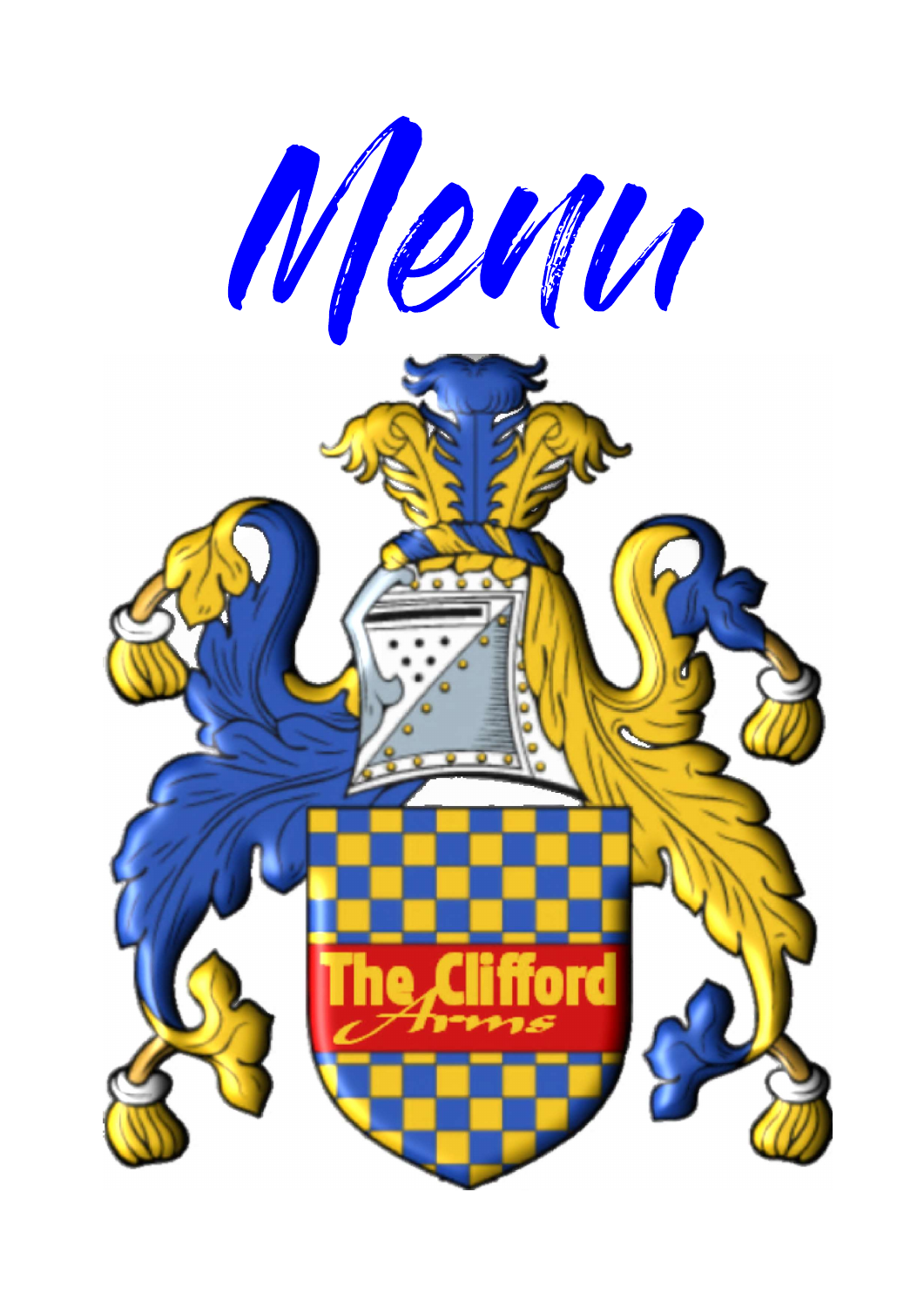

Crusty white bread "door-step" sandwiches or crusty halfbaguettes served with a crisp salad garnish:

|                                          | Buttie | Mini/Half<br>Baguette |
|------------------------------------------|--------|-----------------------|
| Cheese                                   | £2.80  | £3.30                 |
| Tuna<br>Mayonnaise                       | £3.00  | £3.50                 |
| Home-cooked<br>Ham                       | £3.25  | £3.75                 |
| Bacon                                    | £3.50  | £4.00                 |
| Sausage                                  | £3.60  | £4.10                 |
| <b>Hot Beef</b>                          | £4.00  | £4.50                 |
| Hot Beef with<br>Garlic & Herb<br>Butter | £4.40  | £4.90                 |
| Bacon & Egg                              | £4.50  | £5.00                 |
| Sausage &<br>⊨gg                         | £4.55  | £5.05                 |

Burgers

Tasty prime beef burgers served in brioche buns with salad garnish & a small side of chips Plain prime beef burger £4.95 Prime beef cheese burger £5.95

Clifford

Crunchies

An open toasted cheese sandwich on fresh crusty bread, served with salad garnish Ham & Pineapple **£5.50** Onion or Tomato **£5.00** 

**Starters** 

#### Buttery Garlic Buttery Garlic<br>Mushrooms 64.50

Fresh mushrooms sautéed in our own recipe Garlic Butter, served with fresh crusty bread

#### Creamy Garlic Mushrooms £5.00

Fresh mushrooms sautéed in our own recipe Cream & Garlic Sauce served with fresh crusty bread

### Red Chilli & Ginger Red Chilli & Olliger **E**6.50

Slices of Chicken breast marinated in spicy Red chilli & Ginger and served with chilli Mayonnaise and fresh crusty bread

### Garlic Bread **£3.00**

Two slices of crusty bloomer bread flavoured with our own recipe garlic butter

Fry Ups

### Served with salad garnish

| Sausage, Bacon, Egg,<br><b>Chips &amp; Baked Beans</b> | £8.50 |
|--------------------------------------------------------|-------|
| $D_1$ . Isla $D_2$ $D_3$ $D_4$ $D_5$                   |       |

Double Egg & Chips DOUDIE EGG & CHIPS  $\begin{array}{cc} \text{E7.00} \\ \text{E7.00} \end{array}$ 

Side Orders

| <b>Garlic Bread</b>                       | £3.00 |
|-------------------------------------------|-------|
| Mushrooms *** Gluten Free                 | £2.00 |
| <b>Onion Rings</b>                        | £2.00 |
| Chips *** Gluten Free ***                 | £1.80 |
| Gravy *** Gluten Free ***                 | £1.20 |
| Coleslaw *** Gluten Free ***              | £1.50 |
| <b>Baked Beans *** Gluten</b><br>Free *** | £1.00 |
| Crusty white bread &<br>butter            | £1.50 |
| Fried Egg *** Gluten Free ***             | £1.00 |

Ploughman's

Luncy

Cheese & home-cooked ham with salad garnish, pickle, pickled onions & a warm crusty halfbaguette £9.00



Choose a tasty Soup from our varied selection. Served with fresh crusty bread

Cream of Tomato Cream of Chicken Mulligatawny Vegetable Cream of Mushroom £3.75



| Served with salad garnish |       |
|---------------------------|-------|
| *** Gluten Free ***       |       |
| Baked Beans               | £4.50 |
| Cheese                    | £4.50 |
| Coleslaw                  | £4.50 |
| Tuna Mayonnaise           | £4.50 |
| Home-cooked Ham           | £4.50 |
| Additional fillings each  | £1.00 |
|                           |       |



All our meals can be served with a full salad. The full salad will normally include chiffonade of lettuce, cucumber slices, tomato wedges, mange tout, red yellow and green pepper, red onion, coleslaw and potato salad.

| In addition: *** Gluten Free *** |  |  |
|----------------------------------|--|--|
|                                  |  |  |

| Home-cooked Ham | £9.00 |
|-----------------|-------|
| Tuna Mayonnaise | £8.00 |
| Cold Beef Salad | £9.95 |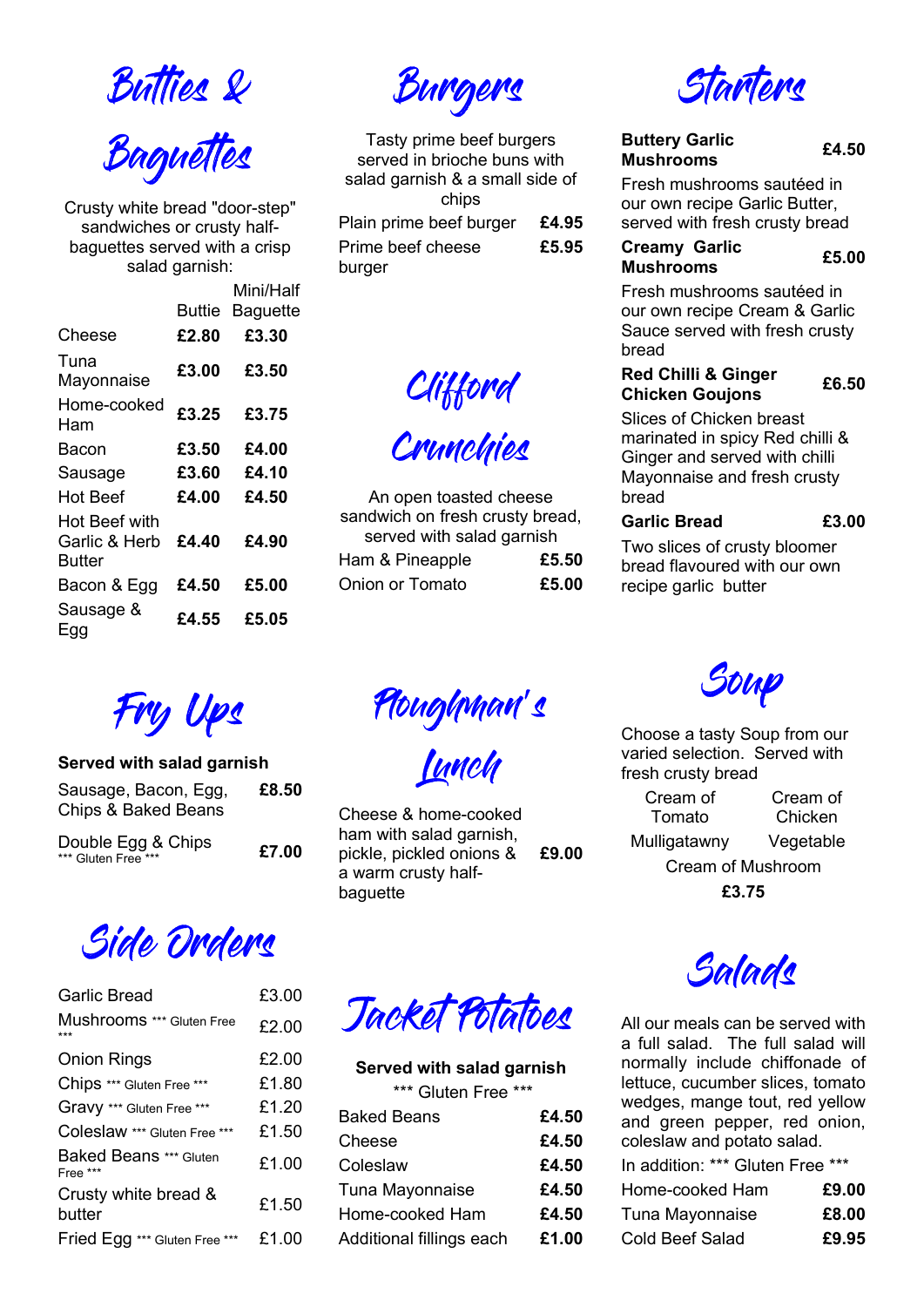# Grills

| Served with fried mushrooms, onion rings, salad<br>garnish & garden peas plus your choice from<br>chips, jacket potato, baby potatoes, mashed<br>potato, boiled rice, pilau rice or salad.<br>Half Rice/Half Chips add £1.50 |        |  |
|------------------------------------------------------------------------------------------------------------------------------------------------------------------------------------------------------------------------------|--------|--|
| <b>Sirloin Steak</b>                                                                                                                                                                                                         | £15.95 |  |
| Griddled to your taste                                                                                                                                                                                                       |        |  |
| <b>Horseshoe Gammon</b>                                                                                                                                                                                                      | £14.75 |  |
| Served with Fried egg or Pineapple. Fried egg &<br>Pineapple - add £1.00.                                                                                                                                                    |        |  |
| <b>Garlic Butterfly Chicken</b>                                                                                                                                                                                              | £13.95 |  |

Butterflied breast of Chicken wrapped in bacon and smothered in garlic and herb butter.

### Barbecue Butterfly Chicken **E13.95**

Butterflied breast of Chicken with barbecue sauce, wrapped in bacon and topped with grilled cheese.

Add A Sauce

Stilton, Diane or Pepper £2.95

Vegetarian

### Keralan Cauliflower Curry **E9.75**

Cauliflower & sliced Red Pepper in a Keralan style coconut curry sauce served with a poppadum and mango chutney, boiled rice, pilau rice, or chips. Half rice/half chips - add £1.50 \*\* Vegan & Gluten Free \*\*

## Spinach & Ricotta Canneloni **E9.25**

Two spinach & ricotta filled pasta tubes, in a tomato sauce topped with creamy bechamel & cheese. Served with salad garnish & garden peas plus your choice from chips, jacket potato, baby potatoes, mashed potato, boiled rice, pilau rice or salad. Half Rice/Half Chips add £1.50

## Vegetable Lasagne **E8.95**

Layers of a capsicum, mushroom and aubergine mix in a tomato base, layered with green pasta sheets, and topped with béchamel and creamy cheese. Served with salad garnish & garden peas plus your choice from chips, jacket potato, baby potatoes, mashed potato, boiled rice, pilau rice or salad. Half Rice/Half Chips add £1.50

### Three Bean Smokey Chilli **ET.95**

A three bean mix of kidney, cannellini & black turtle beans in a smokey spiced tomato sauce, with red & yellow peppers. Served with salad garnish & garden peas plus your choice from chips, jacket potato, baby potatoes, mashed potato, boiled rice, pilau rice or salad. Half Rice/Half Chips add £1.50 \*\*Vegan\*\*

# Traditional Meals

### Home Made Steak & Kidney **E10.80**

Tender chunks of steak & kidney in a rich beery gravy with a puff pastry lid

### Home-Cooked Ham & Egg  $£9.50$

Perhaps the House speciality! Ham as it should be, dry, crumbly and thick sliced, served with a fried egg \*\*\*Gluten Free\*\*\*

### Steak Mushroom & Ale Pudding E9.75

Fine lean steak with a rich ale and mushroom sauce served in a traditional suet pudding

### Lasagne **E8.50**

Layers of pasta and prime minced beef cooked with Italian herbs and creamy cheese sauce



# Chicken Balti **E10.75**

Diced breast of chicken cooked in a medium spiced sauce served with mango chutney and a poppadum, boiled rice, pilau rice, or chips. Half rice/half chips - add £1.50 \*\*\* Gluten Free \*\*\*

### Sweet Chilli Chicken **E10.50**

Diced breast of chicken cooked in a sweet chilli sauce served with a crisp salad garnish,garden peas plus your choice from chips, jacket potato, baby potatoes, mashed potato, boiled rice, pilau rice or salad. Half Rice/Half Chips add £1.50. \*\*\* Gluten Free \*\*\*

# Fish

Served with salad garnish & garden peas plus your choice from chips, jacket potato, baby potatoes, mashed potato, boiled rice, pilau rice or salad. Half Rice/Half Chips add £1.50

### Battered Cod **E10.50**

Traditional deep-fried fish, served with fresh a lemon wedge.

### Breaded Scampi **E10.50**

Juicy Wholetail Scampi, deep-fried and served with a fresh lemon wedge.